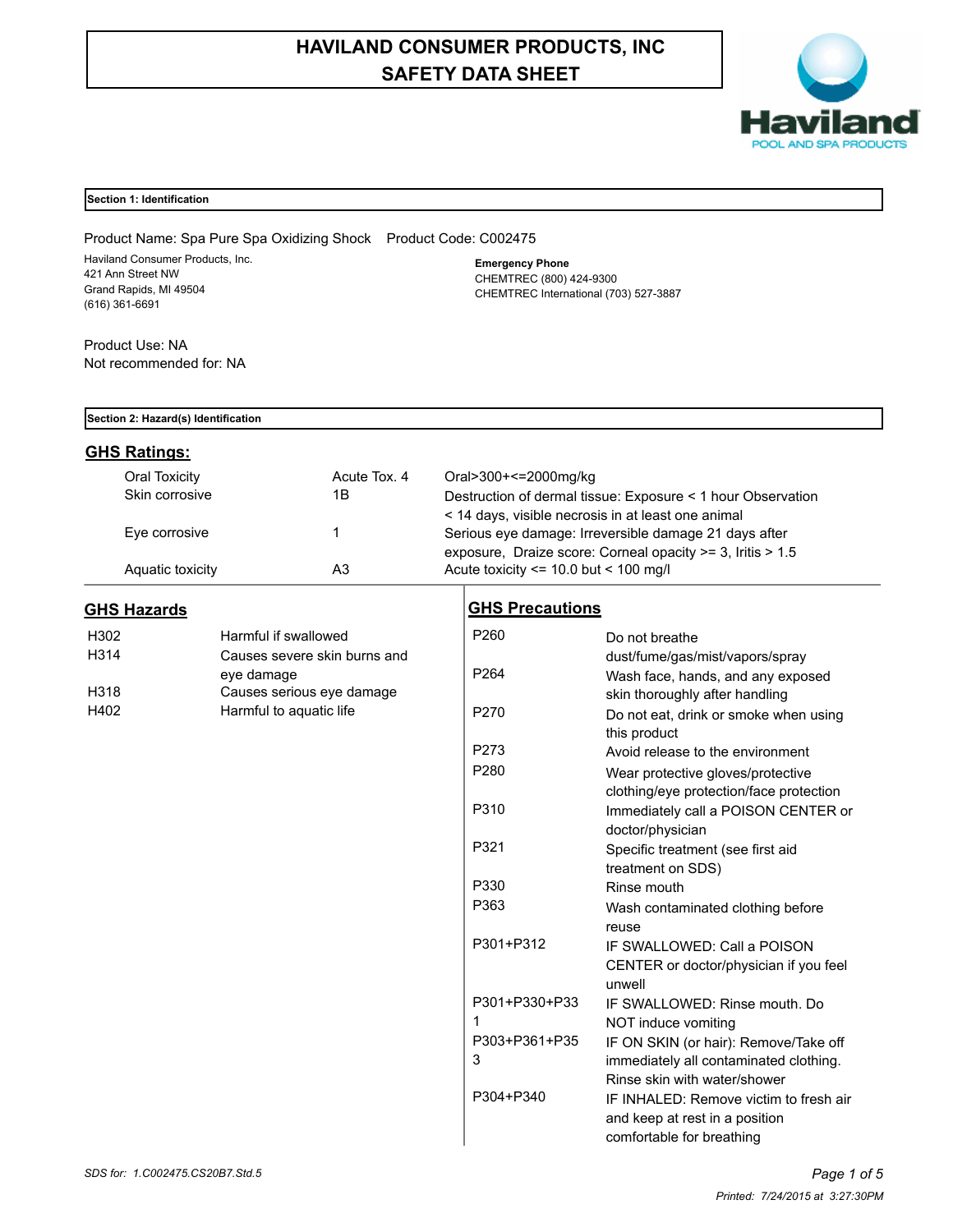| P305+P351+P33<br>8 | IF IN EYES: Rinse cautiously with<br>water for several minutes. Remove<br>contact lenses if present and easy to<br>do – continue rinsing |
|--------------------|------------------------------------------------------------------------------------------------------------------------------------------|
| P405               | Store locked up                                                                                                                          |
| P <sub>501</sub>   | Dispose of contents/container in<br>accordance with<br>local/regional/national/international<br>regulations                              |

**Danger**



| Section 3: Composition/Information on Ingredients |                             |                              |                              |  |
|---------------------------------------------------|-----------------------------|------------------------------|------------------------------|--|
| <b>Chemical Name / CAS No.</b>                    | <b>OSHA Exposure Limits</b> | <b>ACGIH Exposure Limits</b> | <b>Other Exposure Limits</b> |  |
| Trade Secret<br>90 to 100%                        |                             |                              |                              |  |
| Trade Secret<br>1 to 5%                           |                             |                              |                              |  |
| Trade Secret<br>1 to 5%                           |                             |                              |                              |  |

#### **Section 4: First-aid Measures**

#### **Inhalation**

Rescuers should put on appropriate protective gear. Remove from area of exposure. If not breathing, give artificial respiration. If breathing is difficult, give oxygen. Keep victim warm. Get immediate medical attention. To prevent aspiration, keep head below knees.

#### **Eye Contact**

Immediately flush eyes with water. Flush eyes with water for a minimum of 15 minutes, occasionally lifting and lowering upper lids. Get medical attention promptly.

#### **Skin Contact**

Remove contaminated clothing. Wash skin with soap and water. Get medical attention. Wash clothing separately and clean shoes before reuse.

#### **Ingestion**

If swallowed, do NOT induce vomiting. Give victim a glass of water. Call a physician or poison control center immediately. Never give anything by mouth to an unconscious person.

| Section 5: Fire-fighting Measures |  |
|-----------------------------------|--|
|-----------------------------------|--|

LEL: UEL:

**Extinguishing Media** Use media suitable for the surrounding fires. **Specific Hazards Arising from the Chemical**

None known.

**Special Protective Equipment and Precautions for Firefighters Special Information**: As in any fire, wear self-contained breathing apparatus pressure-demand (MSHA/NIOSH approved or equivalent) and full protective gear.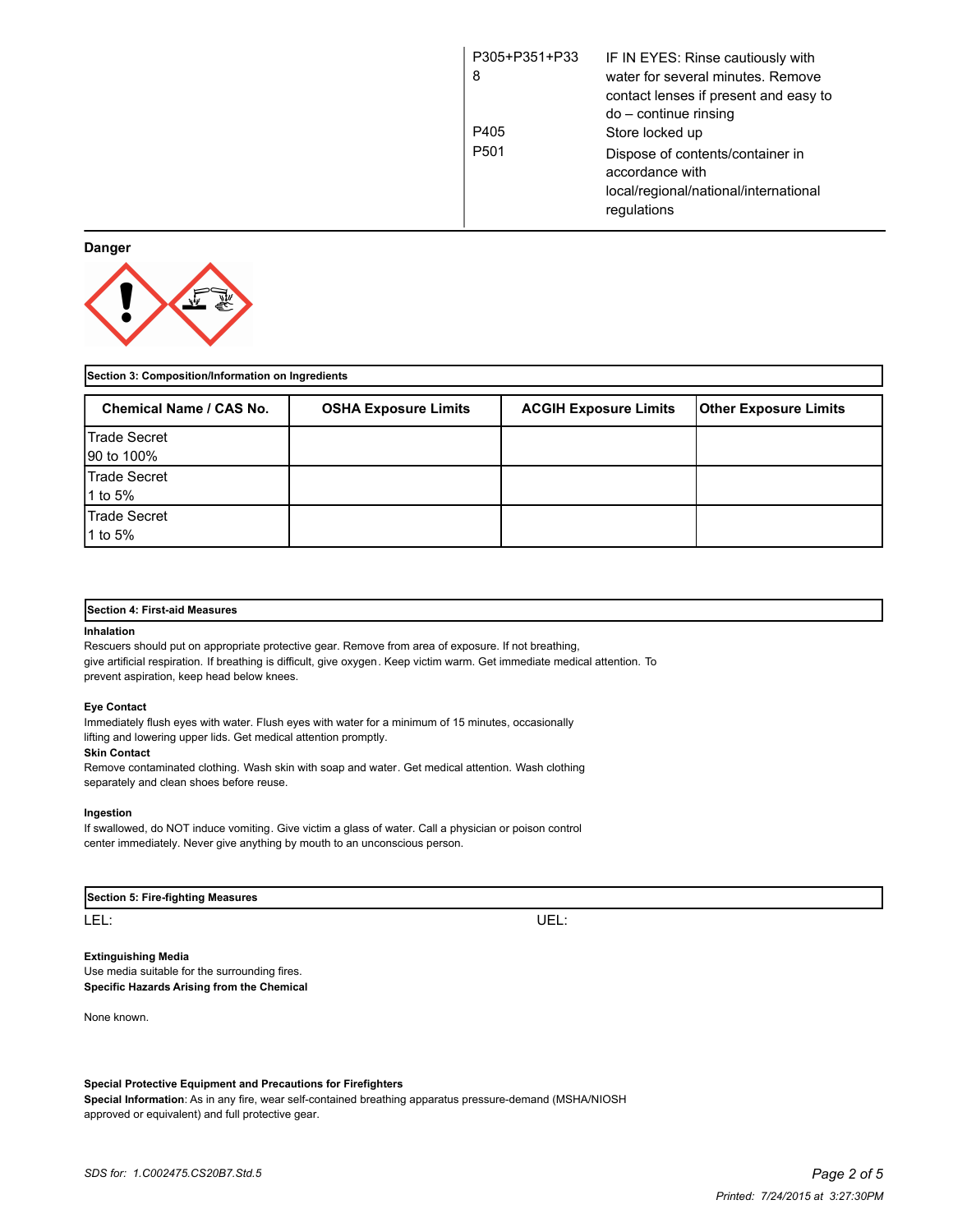|  | area. Store away from combustible or flammable products. Keep product packaging clean and |  |  |
|--|-------------------------------------------------------------------------------------------|--|--|
|--|-------------------------------------------------------------------------------------------|--|--|

**STORAGE:**

free of all contamination.

**Handling Procedures**

| Section 8: Exposure Control/Personal Protection |                             |                              |                              |  |
|-------------------------------------------------|-----------------------------|------------------------------|------------------------------|--|
| <b>Chemical Name / CAS No.</b>                  | <b>OSHA Exposure Limits</b> | <b>ACGIH Exposure Limits</b> | <b>Other Exposure Limits</b> |  |
| l Trade Secret<br>IN/A                          |                             |                              |                              |  |
| Trade Secret<br>IN/A                            |                             |                              |                              |  |
| Trade Secret<br>IN/A                            |                             |                              |                              |  |

**RESPIRATORY PROTECTION:** A respiratory protection program that meets OSHA 1910.134 and ANSI Z88.2 requirements must be followed whenever workplace conditions warrant the use of a respirator.

**SKIN PROTECTION:** Wear impervious protective gloves. Wear protective gear as needed - apron, suit, boots.

**EYE PROTECTION:** Wear safety glasses with side shields (or goggles) and a face shield .

**OTHER PROTECTIVE EQUIPMENT**: Facilities storing or utilizing this material should be equipped with an eyewash facility and a safety shower.

**HYGENIC PRACTICES:** Do not eat, drink, or smoke in areas where this material is used. Avoid breathing vapors. Remove contaminated clothing and wash before reuse. Wash thoroughly after handling. Wash hands before eating.

**Section 9: Physical and Chemical Properties**

| Appearance: white granular               | Odor: none                               |  |
|------------------------------------------|------------------------------------------|--|
| Vapor Pressure: Unknown                  | Odor threshold: Unknown                  |  |
| <b>Vapor Density: Unknown</b>            | <b>pH:</b> 2.1 at 30 g/l 20 $^{\circ}$ C |  |
| <b>Density: Unknown</b>                  | <b>Melting point: Unknown</b>            |  |
| Freezing point: Unknown                  | Solubility: Unknown                      |  |
| <b>Boiling range: Unknown</b>            | <b>Flash point: Unknown</b>              |  |
| <b>Evaporation rate: Unknown</b>         | <b>Flammability: Unknown</b>             |  |
| <b>Explosive Limits: Unknown</b>         | <b>Specific Gravity 2.35</b>             |  |
| <b>Autoignition temperature: Unknown</b> | Decomposition temperature: Unknown       |  |
| <b>Viscosity: Unknown</b>                | <b>Grams VOC less water: Unknown</b>     |  |
|                                          |                                          |  |

**Section 6: Accidental Release Measures**

#### **Spill and Leak Procedures**

**Section 7: Handling and Storage**

dust formation. Keep away from heat, sparks, and flames.

Wear appropriate protective equipment and clothing during clean up . Sweep spill and transfer material into appropriate container(s) for disposal. Flush spill area with water.

Use with adequate ventilation. Avoid breathing dusts. Do not get in eyes, on skin, or on clothing. Wear eye protection and protective clothing. Wash thoroughly after handling. Avoid

Keep product tightly sealed in original containers. Store product in a cool, dry, well-ventilated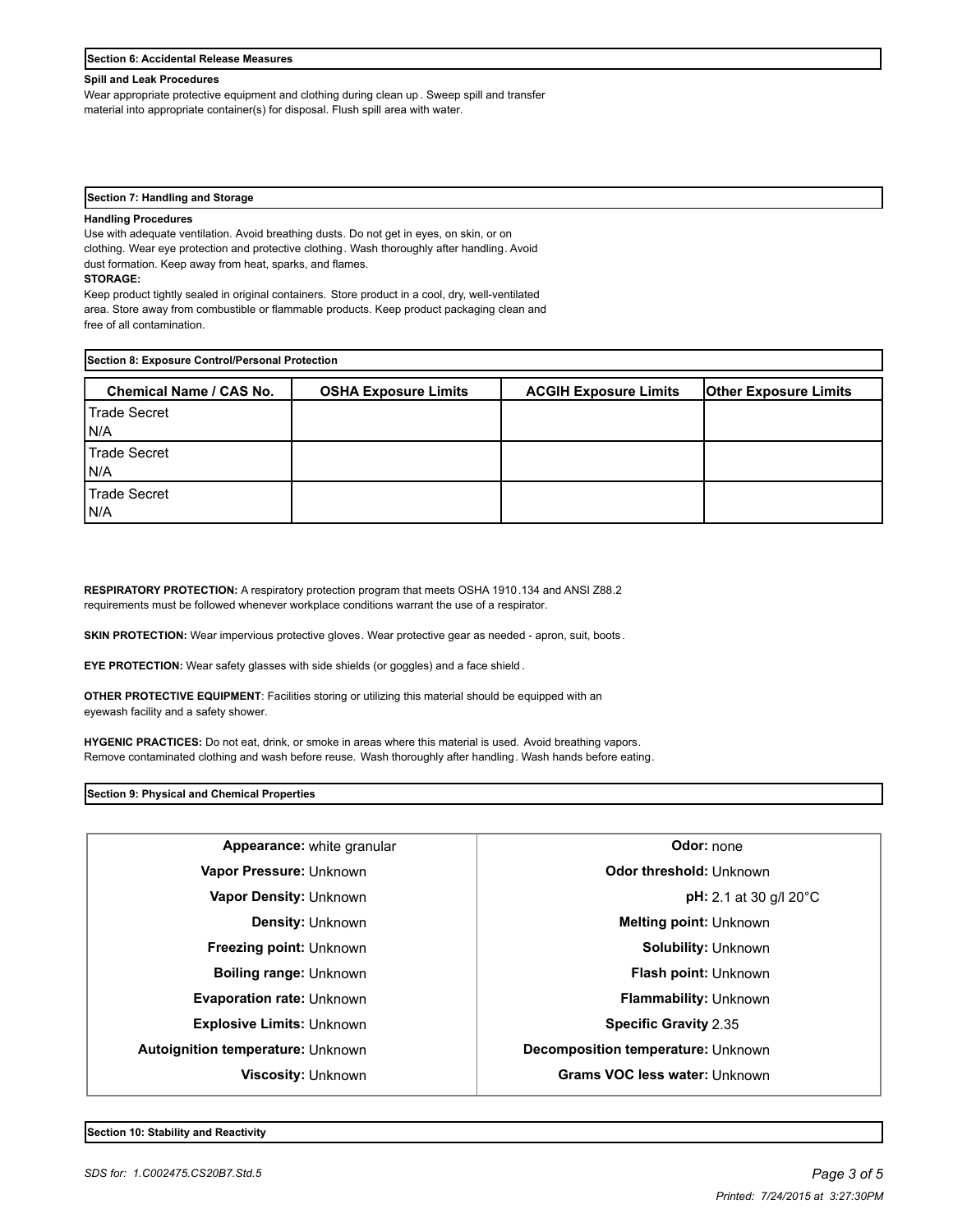**Chemical Stability: STABLE Incompatibile Materials**  Compounds containing halide or active halogens. Cyanides. Heavy metal salts. **Conditions to Avoid** Excessive heat. **Hazardous Decomposition Products** Oxygen. Sulfur dioxide gas. Sulfur trioxide.

#### **Hazardous Polymerization**

Hazardous polymerization will not occur.

**Section 11: Toxicology Information**

**Mixture Toxicity** Oral Toxicity LD50: 1,198mg/kg **Component Toxicity**

#### **Health Effects**

This product is severely irritating to the eyes and may cause burns and irreversible damage. Contact with the skin or mucous membranes may cause irritation or burns. This product will cause irritation to the throat, esophagus, and gastrointestinal tract if it is swallowed. Inhalation of dusts of this product may cause irritation or burns to the nasal passages and respiratory tract. **Routes of Entry:** Inhalation Ingestion Skin contact Eye contact

**Target Organs**

#### **Effects of Overexposure**

#### **Emergency Overview**

Corrosive to eyes and skin. Harmful if swallowed. Inhalation may cause damage to the upper respiratory tract.

| <b>CAS Number</b>                                   | Description                                                         | % Weight                                             | Carcinogen Rating |  |
|-----------------------------------------------------|---------------------------------------------------------------------|------------------------------------------------------|-------------------|--|
| Section 12: Ecological Information                  |                                                                     |                                                      |                   |  |
| <b>Component Ecotoxicity</b><br><b>Trade Secret</b> |                                                                     | 96 Hr LC50 Brachydanio rerio: >32 mg/L [semi-static] |                   |  |
| Section 13: Disposal Considerations                 |                                                                     |                                                      |                   |  |
|                                                     | Dispose of in accordance with local, state and federal regulations. |                                                      |                   |  |

## **Section 14: Transportation Informations**

Refer to Bill of Lading or container label for DOT or other transportation hazard classification, if any .

#### **Section 15: Regulatory Information**